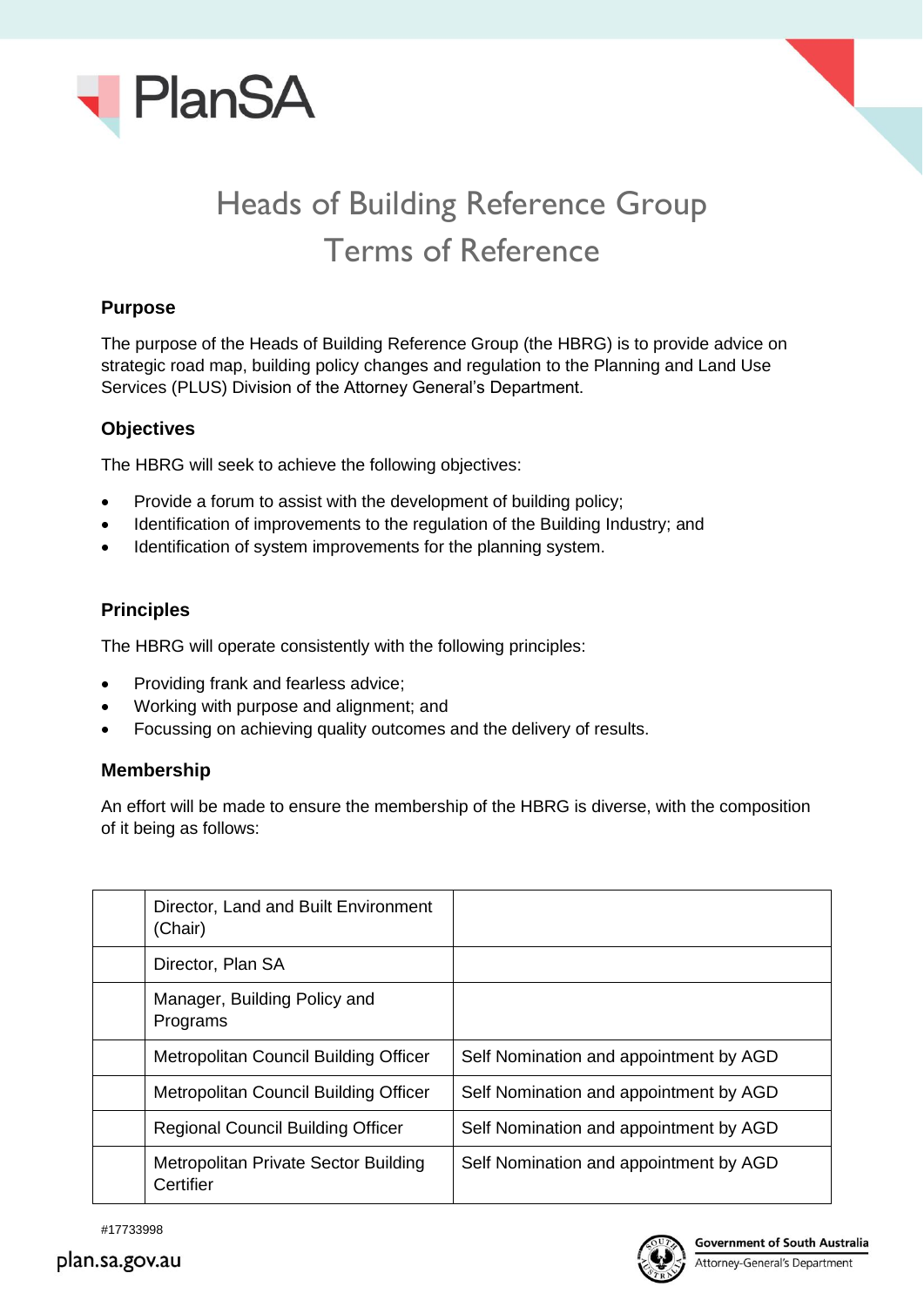| <b>Private Sector Building Certifier</b>                            | Self Nomination and appointment by AGD              |
|---------------------------------------------------------------------|-----------------------------------------------------|
| Australian Institute of Building<br><b>Surveyors Representative</b> | Nomination by Association and appointment by<br>AGD |
| <b>Local Government Association</b><br>Representative               | Nomination by Association and appointment by<br>AGD |
| Housing Industry Association<br>Representative                      | Nomination by Association and appointment by<br>AGD |
| <b>Master Builders Association</b><br>Representative                | Nomination by Association and appointment by<br>AGD |

The HBRG will operate for a period of 12 months. At the conclusion of the initial 12 month period, the term of the HBRG may be extended for a further 12 months following the agreement of all members.

#### **Nominations**

Nominations will be sought from Senior Leaders of Council to participate in the Heads of Building Reference Group. Nominees do not have to be Accredited Professionals. Nominations are sought from Manager or General Manager level. If more than two metropolitan or one regional council nominations are received, the AGD will appoint members to the HBRG giving due consideration to the selection criteria.

Nominations will be sought from private Building Certifiers to sit on the group. Nominees do not have to be Accredited Professionals. If there are more than two private sector Building Certifiers who nominate, the AGD will appoint members to the HBRG giving due consideration to the selection criteria.

The Local Government Association, Australian Institute of Building Surveyors, Housing Industry Association & Master Builders Association will be invited to nominate one representative each for the group.

# **Vacancy**

If a person who has been appointed causes a vacancy to arise, the Deprtartment will appoint another member to the HBRG to fill the vacant position having regard to selection criteria.

#### **Chair**

The primary role and function of the Chair is to lead and manage the processes and practices of the HBRG, and to ensure the effective delivery of the HBRG's objectives and principles. In the absence of the Chair, either the Chair's proxy or the Director, Plan SA will preside over the meeting.



**Government of South Australia**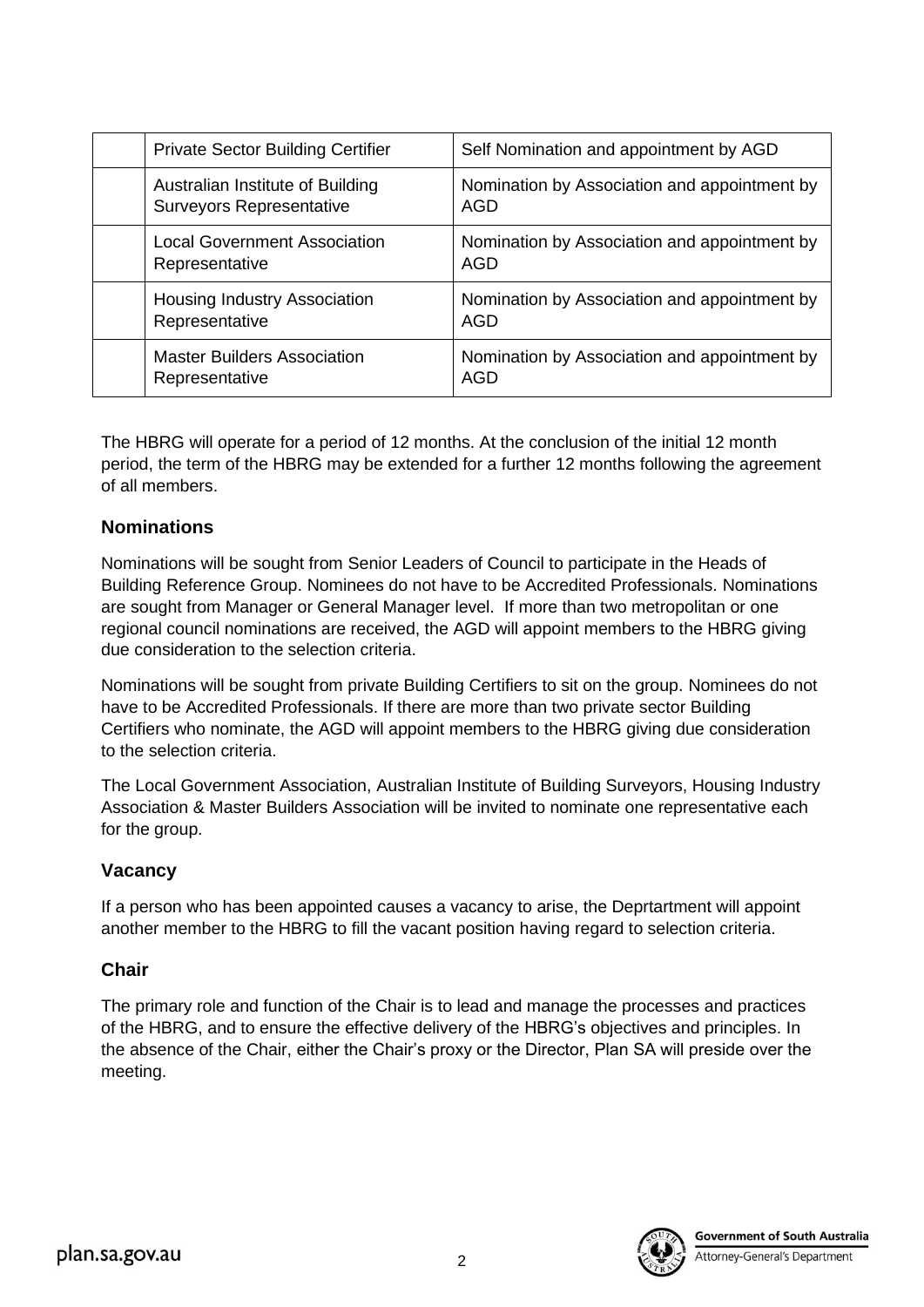# **Conflict of Interest**

Members must declare any conflicts of interest to the HBRG at the start of each meeting or before discussion of the relevant agenda item or topic. Details of the potential or actual conflicts of interest will be appropriately minuted.

Where Members at HBRG meetings are deemed to have a real or perceived conflict of interest, it may be appropriate that the Member is excused from discussion of the matter.

# **Meeting schedule**

The HBRG may meet either in-person or virtually, or a combination of both, with meetings occurring quarterly or as otherwise determined by the Chair.

# **Executive Officer**

The Attorney General's Department will nominate an Executive Officer.

# **Agenda and meeting papers**

An agenda and any associated meeting papers will be distributed by the Executive Officer five working days prior to the meeting.

#### **Proceedings**

The Chair will facilitate the meeting in a manner which promotes healthy, orderly, constructive, respectful and expeditious discussion and not allow repetitious or irrelevant discussion having regard to the function of the HBRG.

If required, HBRG business may be conducted 'out-of-session' by electronic correspondence between the Chair, Members and the Executive Officer (where appropriate).

# **Members**

If a Member is unable to attend a meeting, a Proxy member may attend the HBRG in place of the Member. The Proxy should be of the same or similar standing as the Senior Leader they are representing. Appointed Members may nominate a proxy for a particular meeting, at any time prior to the meeting.

# **Minutes**

The Executive Officer will minute the meeting. The minutes will be concise and only record:

- The names of Members (or proxies) present;
- Apologies received from Members;
- Any disclosure of interest or conflicts made by a Member;
- A high level overview of discussion; and
- Details of any actions agreed to, and the responsibility for those actions.

The minutes may record an item as confidential.

The minutes will be distributed amongst members of the group within 5 business days following the meeting and will be included in the draft agenda of the next HBRG meeting for noting.



**Government of South Australia**